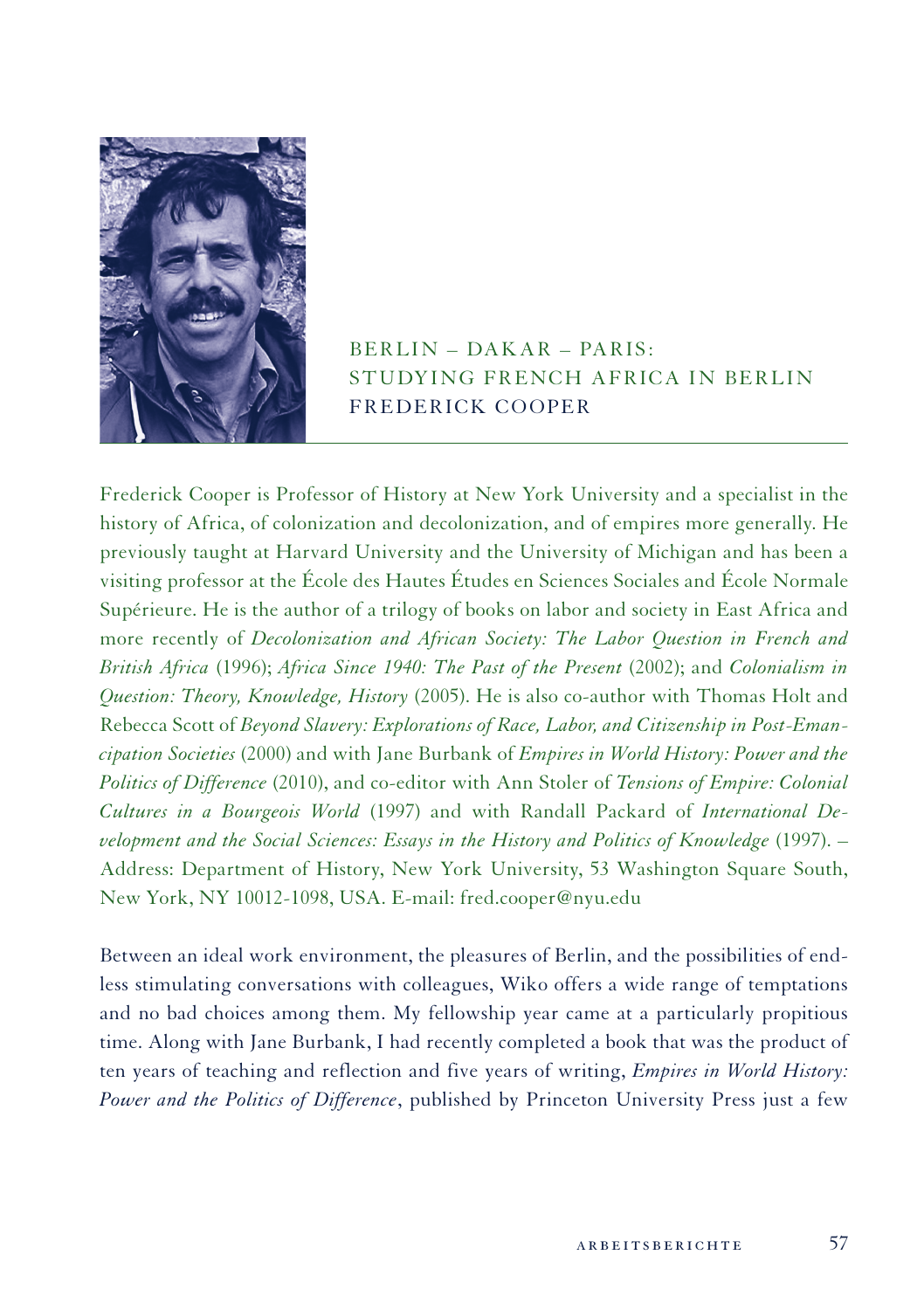months before our arrival in Berlin. During the many years while the empire project was in gestation, I had been making repeated forays to archives and libraries in France and Senegal, and so arrived in Berlin with an enormous quantity of historical material on my hard drive and a substantial array of photocopied documents as well. Thanks to the good fortune of a six-month fellowship at Wiko's sister (or should I say daughter?) Nantes Institute for Advanced Study in 2009 (in an interval between final draft and page proofs of the empires book), I had managed to write one chapter on the new project, but it had then sat untouched for a year while I was back to my normal teaching duties. So the fellowship at Wiko gave me the chance to recover from one project and get going on another – all in an environment that was congenial and encouraging.

I will say more shortly about my project and how Wiko contributed to its realization, but first a general comment about the intellectual atmosphere of the past year. For some Fellows, close interchange with a small number of other Fellows with closely overlapping interests – allowing for breakthroughs in individual perspectives and projects – has been the most fruitful aspect of a year in this community. For me, it is more what one might call the pleasures of intellectual life. Being among biologists, philosophers, writers, and jurists has been as interesting to me as being among scholars whose orientation is more like my own. At lunches, dinners, parties, and of course the Tuesday colloquia, discussions have been far-ranging and stimulating. I found this experience very rewarding. The closer one gets to the subject on which I am writing, the more people I already know from whom I get ideas and feedback, but the overall intellectual environment of Wiko is unique. What has been most interesting has been conversations that have taken me further afield, to domains about which I would never dare to write a word but that (at age 63) have contributed to my broader education.

The range of endeavors represented at Wiko is thus a particular attraction. That it is broader than the range represented at the Center for Advanced Study in the Behavioral Sciences at Stanford, where I have also been a Fellow, might at first seem to pose a problem. How can one get into serious conversation about topics about which one has no prior knowledge? The Stanford Center, by focusing on social sciences (with a modest number of outliers) might seem to offer better opportunities for interaction. I found the reverse to be true. Being among a collection of smart people who were able and interested in explaining what they were doing was more conducive to conversation than the supposed commonalities of social science. This situation has something to do with the excessive polarization that has occurred within American social science, between those who wish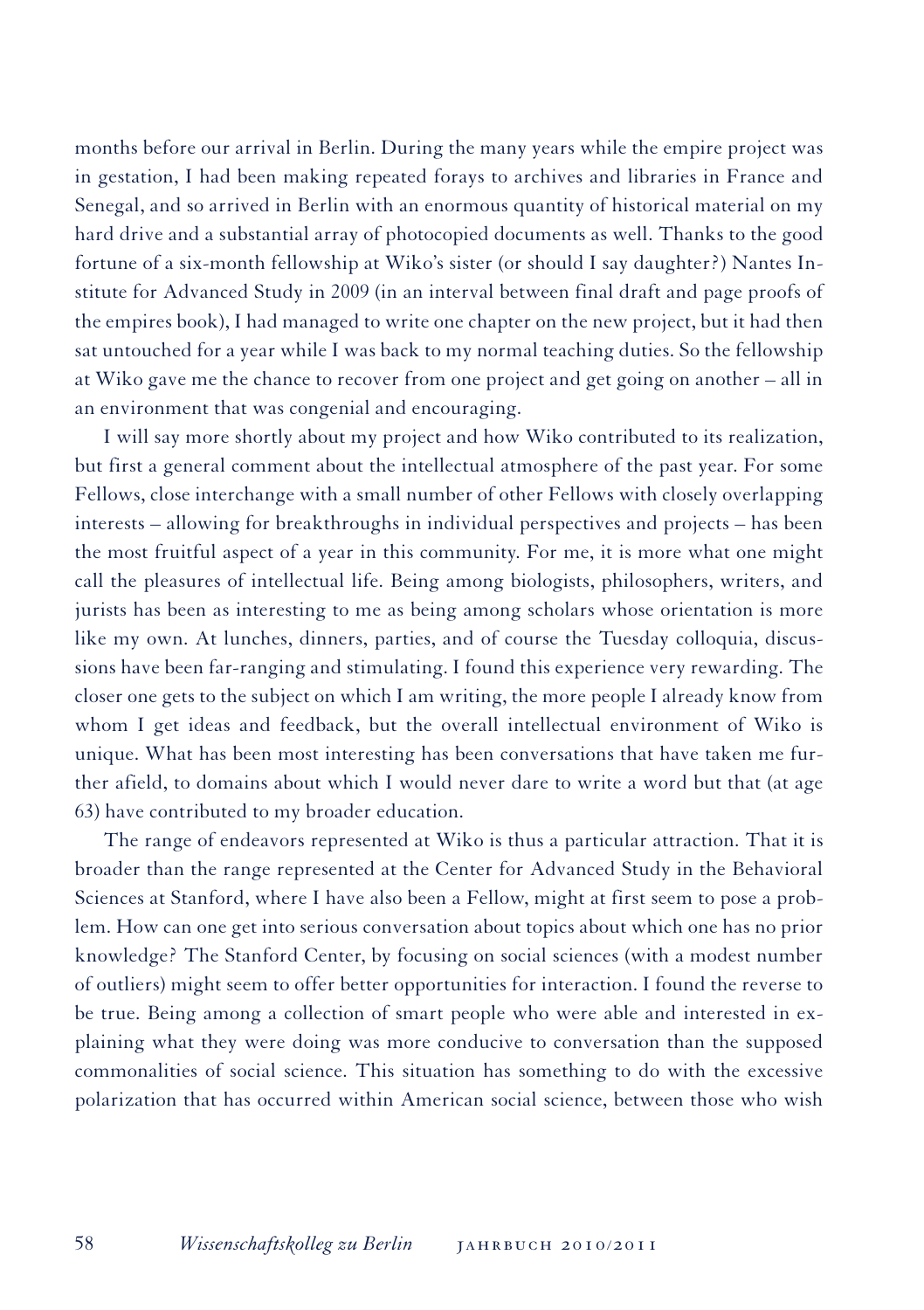they were theoretical physicists and those who think of themselves as cultural interpreters. But the result has been disciplinary and theoretical orthodoxies that produce relatively closed worlds – each of which has enough reinforcement that its premises are unlikely to be shaken. Perhaps the European intellectual world is more open to general intellectual culture (and the Americans here, after all, were chosen by a European institution), but the specificities of institutional culture may be relevant as well, and Wiko's commitment to putting together intellectual diversity remains invaluable.

I did enjoy one side of being on the edge of other people's projects. The cluster of African historians and anthropologists – Steve Feierman, Nancy Hunt, Julie Livingston, David Kyaddondo and Herbert Muyinda – working together on issues of health and medicine in Africa, as well as the two other Africa specialists, Bahru Zewde and Birgit Meyer, kept reminding me of the variety of perspectives one can bring to a single, but complex continent. Berlin offered additional connections, particularly to African historian Andreas Eckert at the Humboldt University and the talented students and colleagues who work with him.

Let me now describe the project on which I spent most of my time this year: "Citizenship between empire and nation: France and French Africa, 1945–1960." In 1946, France renounced the use of forced labor in its colonies, abolished the hated separate judicial system for indigenous subjects, and then eliminated altogether the demeaning distinction between a French citizen and a French subject, a category that had included most Africans. All inhabitants of the colonies acquired the "quality" of the French citizen, and they had a right that citizens of the metropole did not: to have their civil affairs – marriage, inheritance – regulated under Islamic or "customary" law, not the French civil code. Empires have always conjugated inclusion and differentiation; the post-war empire was claiming that its peoples would be different but equal. How deep were these changes within the conceptual field in which French colonial rule operated? How much opportunity did African political actors have to use the new politics of citizenship in their own ways, perhaps unintended by French political leaders?

My book focuses on "imperial citizenship", a form of citizenship not linked to a nation-state. In 1945, political leaders in France and those in French West Africa both claimed that they wanted to end colonialism, but neither thought that the former colonies – renamed overseas territories – would or should become independent nation-states. Political action and conflict over the next 15 years revolved around competing versions of a state – renamed the French Union in 1946, the French Community in 1958 – that would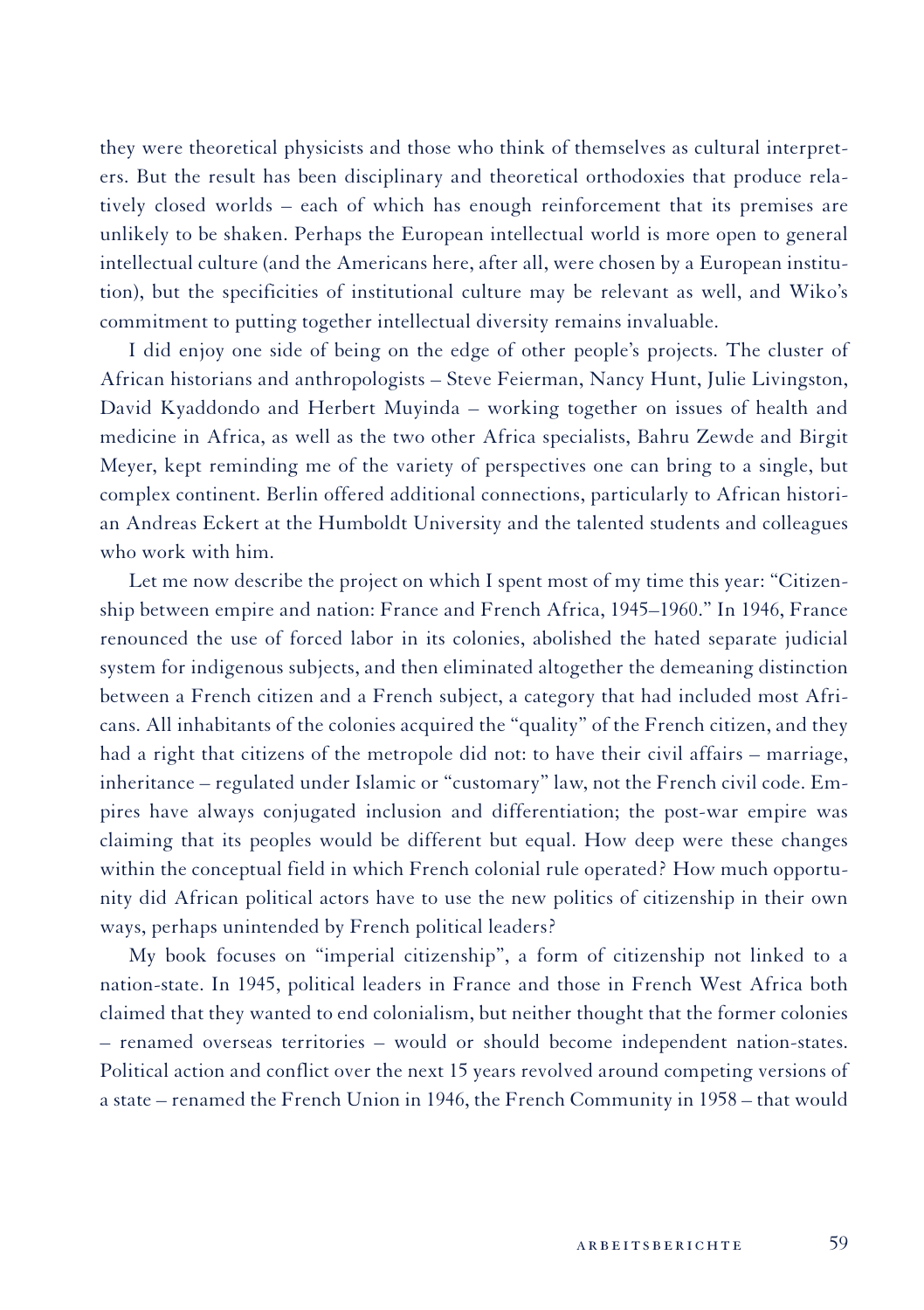be either decentralized, federal, or confederal. The government exercised extreme violence to keep such an entity together – witness, for example, Vietnam 1946–54, Madagascar 1947, Algeria 1954–62. But it also sought to make being French meaningful to the "citizens of 1946", while worrying that European French people would be overwhelmed by their more numerous compatriots overseas, whose degree of "evolution" was frequently questioned and whose dangerousness was often invoked. The government confronted social and political movements in Africa – trade unions, veterans associations, students – that claimed not only political rights and a voice in running their own territories, but also equality of wages, education, and medical services  $-$  in short the standard of living enjoyed by the citizens of European France. Empire, citizenship, and the welfare state soon proved a costly combination.

African politicians, meanwhile, were trying to articulate both their claims to equality as citizens and the distinct "personality" of each territory. But where in Africa did the "nation" lie? Some identified with the "petite patrie" – Senegal, Dahomey, Côte d'Ivoire, and other individual territories – and others, like Léopold Senghor, with an "African" nation that could stand alongside a "European" one. This argument remained unresolved as the government of Charles de Gaulle wondered after 1958 whether the French Community included not just a common citizenship, but also a single nationality – the French one – or multiple nationalities.

Both European and African France ended up spawning independent nation-states in 1960, something no major political actor in European France or French West Africa had sought 15 years earlier. Even as the French government decided that turning empire into a federation or confederation of equal citizens was too expensive and too difficult to sustain politically, it decided that it liked the idea of confederation for itself. Sovereign prerogatives would not be shared with the people who had long ago been forcefully incorporated into France, but with other Europeans. By the 1970s, France, with its European partners, was striving to keep out the children of the people it had once tried to keep in.

Coming to Wiko with one chapter drafted, I was able to write drafts of the other four substantive chapters plus the introduction and conclusion. These chapters are based on a large variety of sources and putting it all together takes concentration. Having large blocks of time available was what made it possible to get as much written – several hundred pages – as I did. Blessedly, I had few other writing commitments and although I prepared quite a number of conference papers, I was free to concentrate most of my time and effort on the book manuscript. It will need considerable revision – and most im